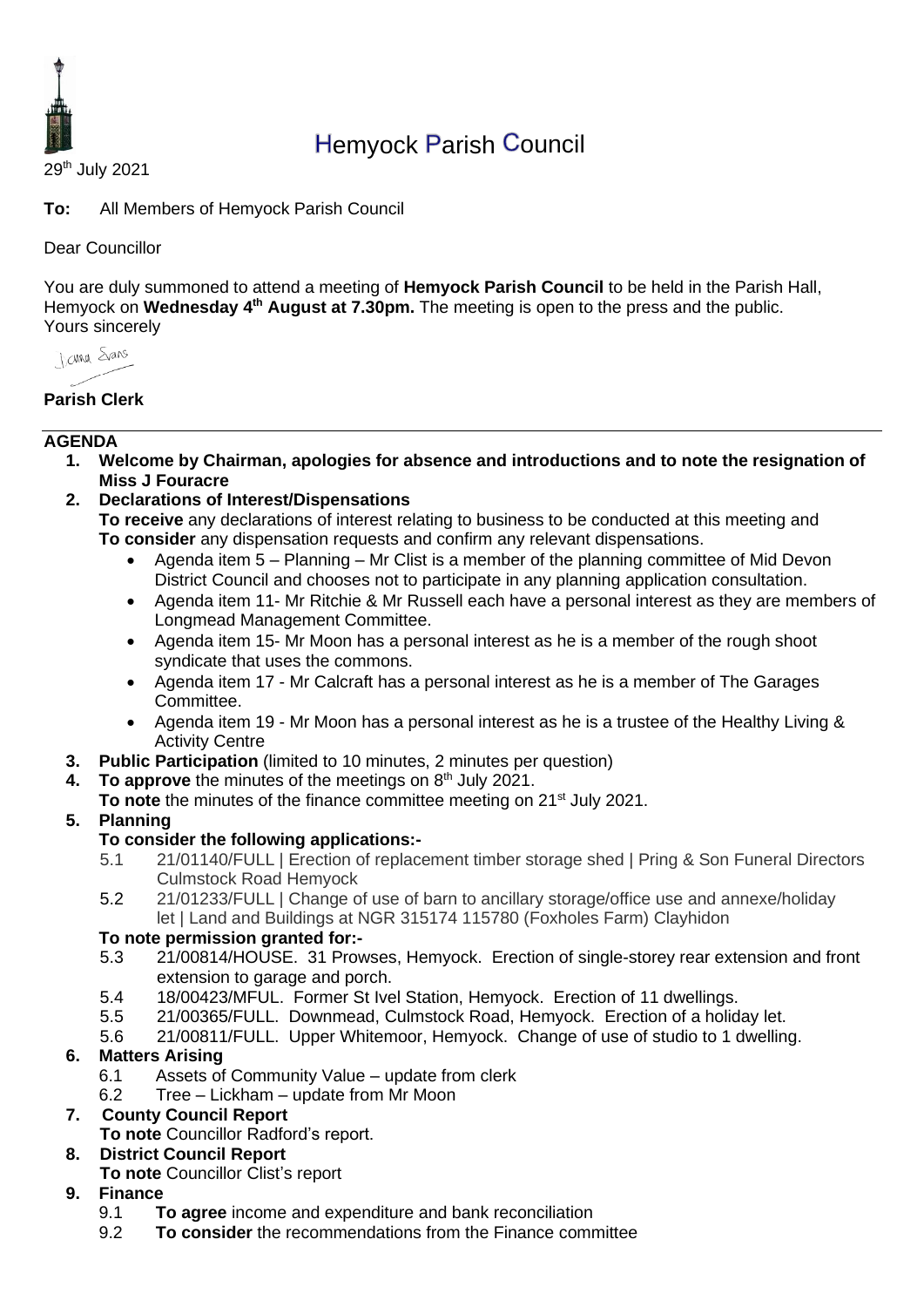- 9.2.1 **To accept** the amendments to the budget to include expenditure from reserves for the Trim Trail of £45,000 and Bridge at Longmead of £17,500
- 9.2.2 To make a payment to Longmead Management Group for £1,000 for use of MUGA during summer holidays.
- 9.2.3 **To appoint** an additional member to the committee.
- 9.2.4 To reinvest the United Trust Fixed Interest Bond monies of £79,614 into another 1 year bond at maturity in August.

#### **10. Clerk Update**

- **To receive** update from Clerk
- 10.1 Station Road Pavement nothing to report.
- 10.2 to note Maintenance Person contract up for re-tender
- 10.3 PSPO update from clerk
- 10.4 Overage clause update from clerk

#### **11. Longmead**

- 11.1 SWW to note claim has been made to SWW.
- 11.2 Trim Trail update from Mr Ritchie.
- 11.3 Skateboard Park discuss and agree way forward following feedback received.
- 11.4 Bridge update from Mr Povah
- 11.5 MUGA update
- 11.6 Trade Waste increase the bin size from 360l to 660l cost increase from £9.01 per week to £11.96 per week.

#### **12. Highways**

**To receive** any relevant information

#### **13. Cemetery**

- **To receive** any relevant information
- **14. Footpaths**
	- **To receive** any relevant information.
- **15. Commons Management Group CMG**
	- **To receive** any relevant information.

#### **16. Village Maintenance**

- **To receive** any relevant information.
- 16.1 **To discuss and agree** additional tasks

#### **17. Garages Youth Project**

**To receive** any relevant information

# **18. Blackdown Hills Parish Network**

**To receive** any relevant information

#### **19. Blackdown Healthy Living & Activities Centre**

**To receive** any relevant information

19.2 Crash Barrier in car park – update from Mr Povah/Mr Ritchie.

#### **20. Asset Management**

**To receive** any relevant information

20.1 Purple Peril/Basketball Hoop – update from P Hall committee

#### **21. Community Land**

21.1 To receive an update from working group and consider any recommendations.

#### **22. Correspondence**

**To note**

#### **To consider**

22.1 Buildings at risk register – update from Miss Lawrence

- **23. Items raised by chairman**
- **24. Items raised by councillors**
- **25. Public Participation**
- **26. PR**
- **27. Date of Next Council Meeting – Wednesday 1 st September 2021 at 7.30pm, Parish Hall, Hemyock**